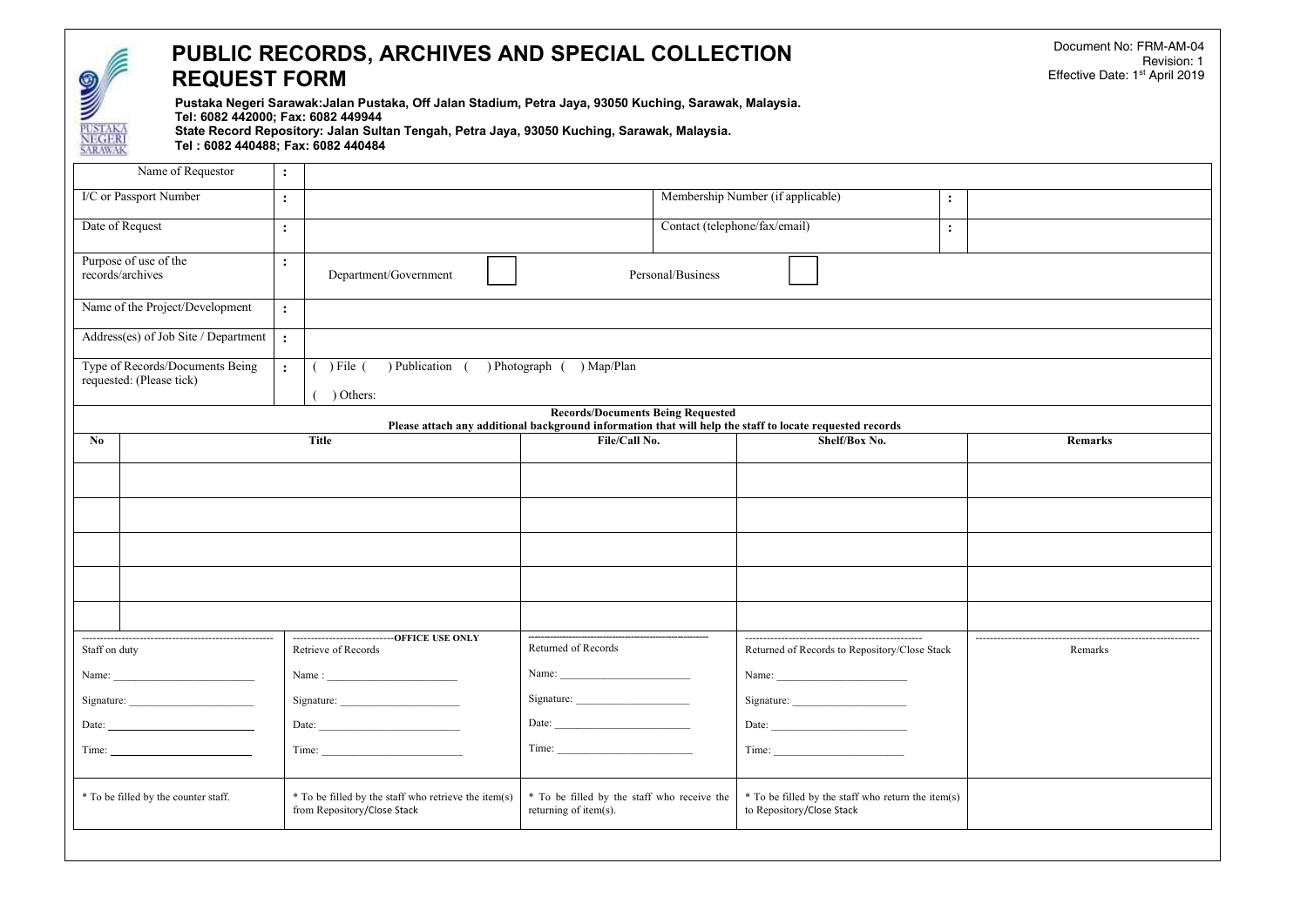## **TERM AND CONDITION OF RECORDS/ARCHIVES USAGE**

- **1** SARAWAK STATE LIBRARY ORDINANCE, 1999, PART IV: STATE DEPOSITORY, Section 14. (1) (d) to maintain, preserve and keep public records which are more than twenty-five years old, and other documents, papers, instruments, and statutes, statutory orders, regulations or decrees, directed by State Secretary to be maintained, pre-served and kept in the State Depository on account of their historical value or public importance.
- **2** SARAWAK STATE LIBRARY ORDINANCE, 1999, PART IV: STATE DEPOSITORY, Section 22 (30) (a) Any person having possession of any public records shall, on demand in writing by the Director, deposit the same with the State Depository, regardless of whether such public records come in to his possession before or after the commencement of this Ordinance. (b) Any person who fails to comply with paragraph (a) shall be quilty of an offence: Penalty a fine of five thousand ringgit orimprisonment for two years or both fine and imprisonment.
- **3** Persons referring to or having access to any special collections/records/archives shall handle them with care and shall not deface, fold, tear, mutilate or otherwise damage or destroy any special collections/records/archives material.
- **4** The publication and reproduction of the whole records/archives without written permission of the Chief Executive Officer, Pustaka Negeri Sarawak is strictly prohibited.
- **5** Department Records material are allowed to be taken out from the Research Room for maximum two (2) weeks.

## **ACCEPTED AND AGREED**

Requester's Signature :

Date